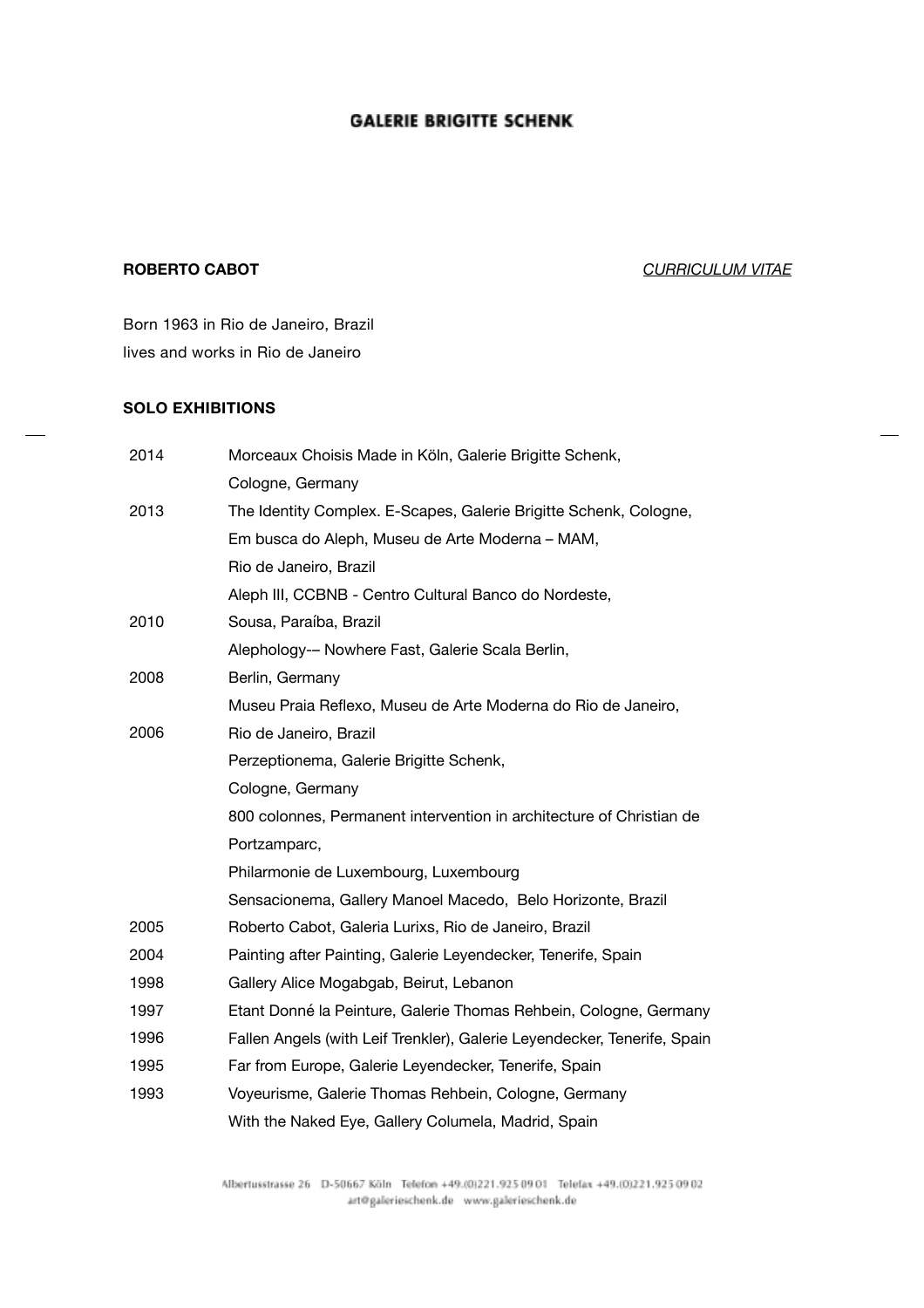|      | Paintings, Gallery Na Bbidylku, Brno, Czech Republic                  |
|------|-----------------------------------------------------------------------|
| 1992 | The original Sin, Galerie Leyendecker, Tenerife, Spain                |
|      | Glasses, Gallery My name is Lolita, Valencia, Spain                   |
|      | Roberto Cabot/Leif Trenkler, Galerie Thomas Rehbein, Cologne, Germany |
| 1991 | The Still-Lifes, Büro Reiner Opoku, Cologne, Germany                  |
|      | Mar Estrada Gallery, Madrid, Spain                                    |
|      | A Stay on the Island, Galerie Leyendecker, Tenerife, Spain            |
| 1990 | Mar Estrada Gallery, Madrid, Spain                                    |
|      | Twenty-eight Days, Galerie Leyendecker, Tenerife, Spain               |
| 1989 | Landscapes of Tenerife, Galerie Leyendecker, Tenerife, Spain          |
|      | Drawings, Gallery Pedro Pizarro, Málaga, Spain                        |
|      | Drawings after Nature (with J.G. Dokoupil), Palacete del Embarcadero, |
|      | Santander, Spain                                                      |

 $\overline{\phantom{a}}$ 

## **GROUP EXHIBITIONS**

| 2015 | Kaunas Aleph, 10th Kaunas Biennial, Kaunas, Lithuania                          |
|------|--------------------------------------------------------------------------------|
| 2014 | Taipei Biennial 2014, The Great Acceleration, Taipei Fine Arts Museum,         |
|      | Taipei, Taiwan                                                                 |
| 2012 | Roesler Hotel # 21, Buzz, Galeria Nara Roesler, Sao Paolo, Brazil              |
|      | Project Metamorphose, St. Moritz Art Masters 2012, St. Moritz, Swiss           |
| 2011 | Installation Mediamorphose, 4th Moscow Biennale of Contemporary Art,           |
|      | Moscow, Russia                                                                 |
|      | The Global Contemporary (Kunstwelten nach 1989), Curated by Peter Weibel,      |
|      | ZKM, Zentrum für Kunst und Medientechnologie Karlsruhe, Germany                |
| 2009 | Para Maiores, Miniloft, São Paulo, Brazil                                      |
|      | Landscapes & Skylines   do traço ao pixel, Galeria Mezanino, São Paulo, Brazil |
|      | Fotografia-Tempo, Espaço Porto Seguro, São Paulo, Brazil                       |
|      | Paisagem Ready Made, Museu da República, Rio de Janeiro, Brazil                |
|      | 2 em 1, As Cavalariças, Parque Lage, Rio de Janeiro                            |
|      | Virtuellement Reel, Gallery Alice Mogabgab, Líbano, Colombia                   |
|      | Abertura da Nova Galeria, Galerie Ulf Saupe, Berlin, Germany                   |
|      | Bienal Anual de Búzios, BAB(e), Armação de Búzios, Brazil                      |
|      |                                                                                |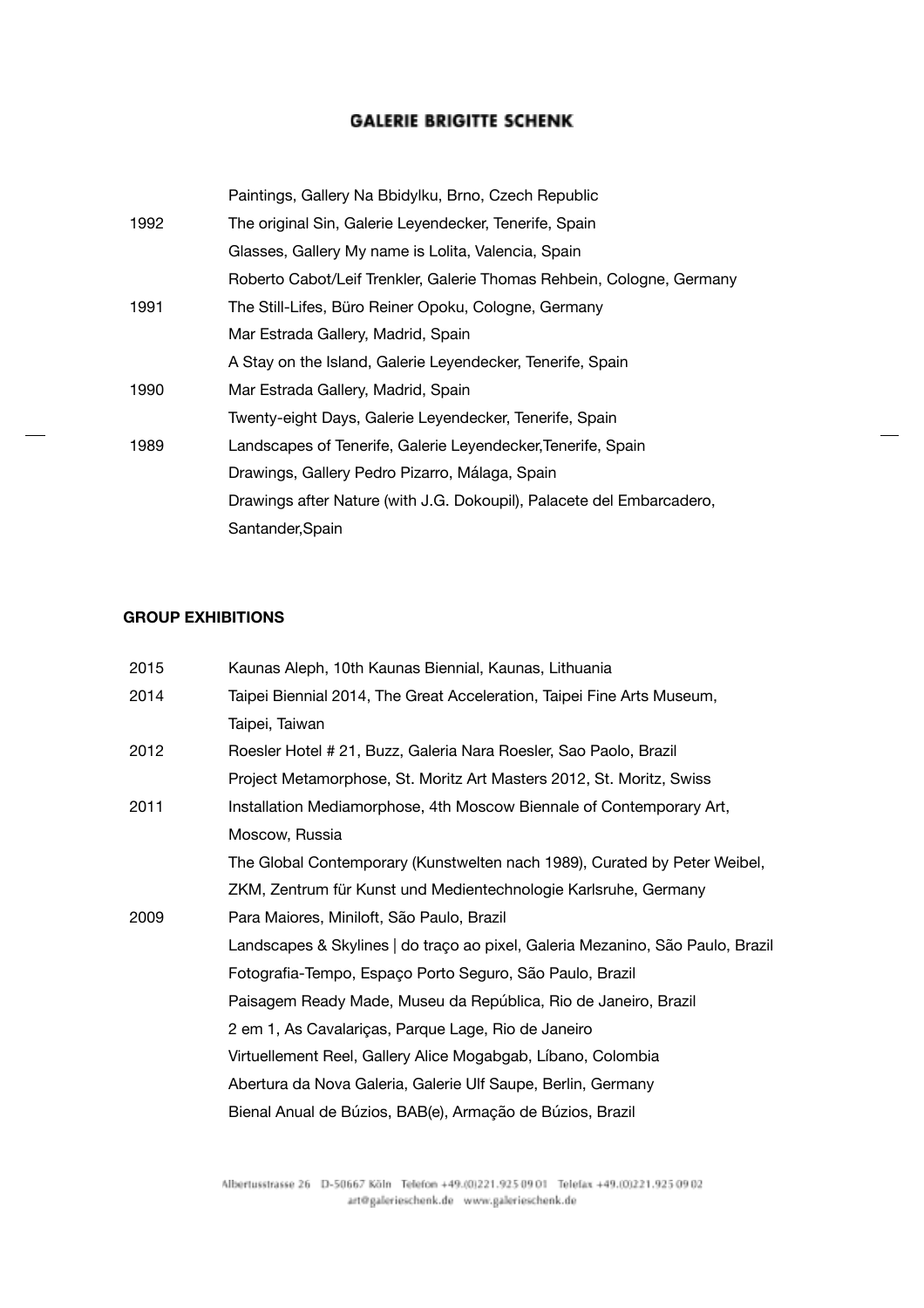$\overline{\phantom{a}}$ 

| 2008 | Irradiaciones de Oramas, Centro Cultural de la Caja de Canarias - CICCA, |
|------|--------------------------------------------------------------------------|
|      | Las Palmas, Spain                                                        |
|      | Tropics - Visions from the middle of the Earth, Martin Gropius Bau,      |
|      | Berlin, Germany                                                          |
|      | Cologne Open, Brigitte Schenk Gallery, Cologne, Germany                  |
|      | The Rebirth, Le Royal Monceau, Paris, France                             |
| 2007 | Novas Aquisições, Museu de Arte Moderna do Rio de Janeiro, Brazil        |
|      | Ocupação coletiva dos associados, Orlândia, Brazil                       |
| 2006 | Galerie Brigitte Schenk, Cologne, Germany                                |
|      | Futebol, Centro Cultural Banco do Brasil, Rio de Janeiro, Brazil         |
|      | Futebol, SESC Pinheiros, São Paulo, Brazil                               |
|      | Arquivo Geral, Centro Hélio Oiticica, Rio de Janeiro, Brazil             |
|      | Câmaras de Luz, Oi Futuro, Rio de Janeiro, Brazil                        |
|      | N Múltiplos, Galeria Arte21, Rio de Janeiro, Brazil                      |
| 2005 | El papel del papel, Galeria Carmen de la Calle, Madrid, Spain            |
| 2004 | Carnaval, Centro Cultural Banco do Brasil, Rio de Janeiro, Brazil        |
|      | Arquivo Geral, Jardim Botânico, Rio de Janeiro, Brazil                   |
| 2002 | XXV Bienal de São Paulo, São Paulo, Brazil                               |
|      | Der Schock des 11. September und das Geheimnis des Anderen,              |
|      | Haus am Lützowplatz (in Zusammenarbeit mit Lettre), Berlin, Germany      |
| 2001 | Auktion lebender Künstler, Kunstverein Kunstgrupe, Cologne, Germany      |
| 2000 | H U M B O T, Galerie K&S, Berlin, Germany                                |
|      | Voilà, ARC - Musée d'Art Moderne de la Ville de Paris, Paris, France     |
|      | Miss Odrome, online project for the exhibition 90-60-90,                 |
|      | Goethe Institut Caracas and Museo Jacobo Borges, Caracas                 |
|      | 5&10¢, Jan van der Donk, New York, USA                                   |
| 1999 | Vidéothèque Ephemère, Accés Local, Paris, France                         |
|      | Espace Croisé, Lille, France                                             |
|      | H U M B O T @ net_condition, ZKM, Karlsruhe, Germany                     |
|      | H U M B O T, MedienKunstRaum, Kunst- und Austellungshalle der BRD,       |
|      | Bonn, Germany                                                            |
| 1998 | Al Aswad, Mogabgab Gallery, Beirut, Lebanon                              |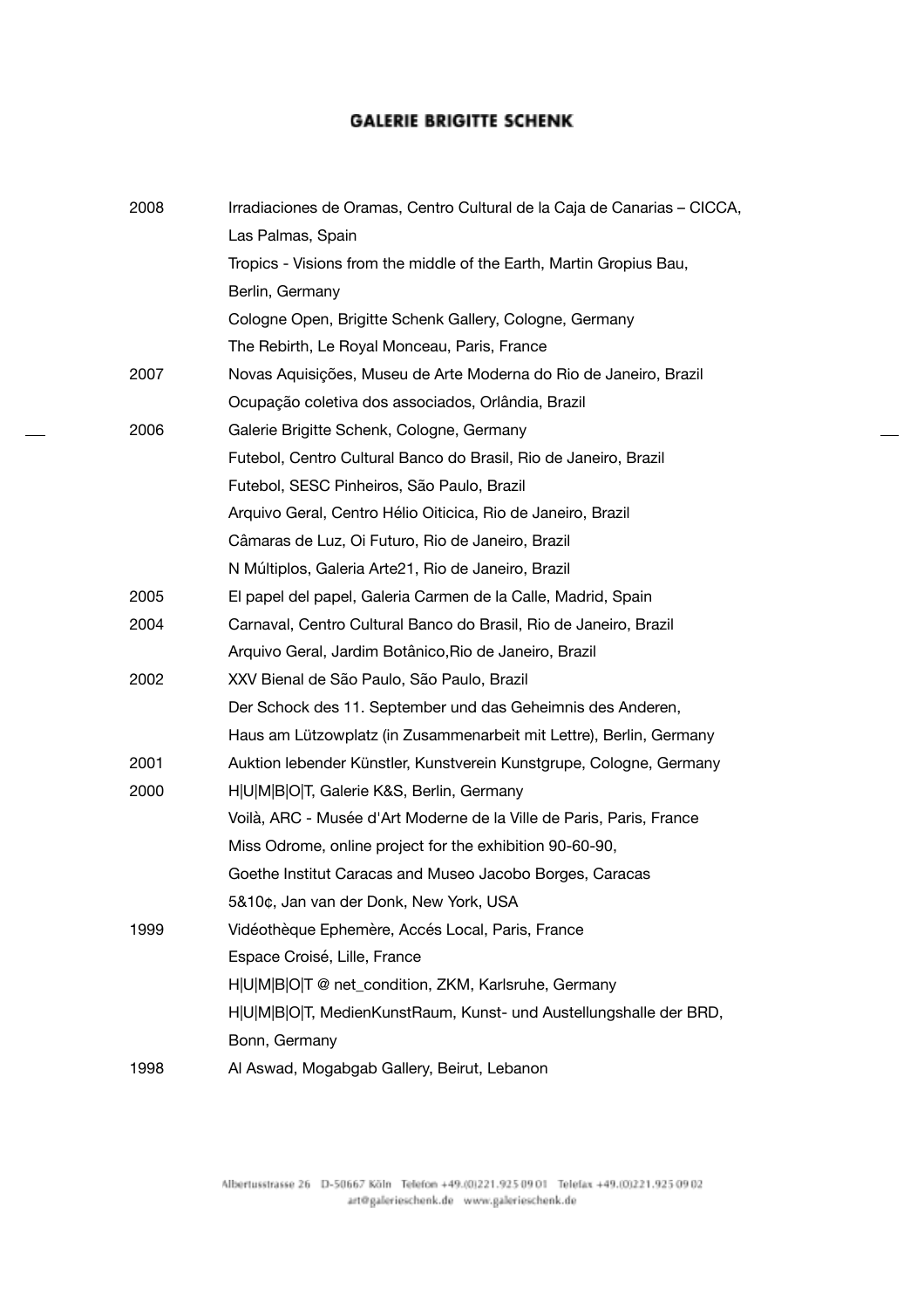|      | Vidéothèque Ephémère - jeune création vidéo française, Videonale 8,              |
|------|----------------------------------------------------------------------------------|
|      | Kunstmuseum Bonn, Germany                                                        |
|      | Up & Co, Shop at Up @ Supastore, New York, USA                                   |
|      | Köln Skulptur, Network Art, invitational exhibit inside the Art Cologne, Germany |
| 1996 | Salut au Monde, Kulturgeschichtliches Museum Osnabrück, Germany                  |
|      | Natur?, Kunst- und Austellungshalle der BRD, Bonn, Germany                       |
|      | Remember Cologne, Galerie Hohentahl und Bergen, Cologne                          |
|      | Dialog-German Experiences, Museum of Modern Art, Rio de Janeiro                  |
|      | Roberto Cabot, Galerie Brigitte Schenk, Cologne                                  |
| 1995 | Muka Youth Print, S.M.A.K – Stedelijk Museum voor Actuele Kunst, Ghent,          |
|      | Belgium                                                                          |
|      | De Vorstelling, University of Amsterdam, Amsterdam                               |
|      | Still-life, Gallery Na Bidylku, Brno, Czech Republic                             |
|      | Neue Räume, Galerie Thomas Rehbein, Cologne                                      |
|      | La folie du voir oder die Lüste der Sinnlichkeit, Gallery Guillaume Daeppen,     |
|      | Basel, Switzerland                                                               |
|      | Salut au Monde, The Friesmuseum, Leeuwarden, Netherlands                         |
|      | Städtische Galerie am Buntentor, Bremen, Germany                                 |
|      | Künstler für Artenschutz, Haus der Kunst, Munich                                 |
| 1994 | Quelle Köln, Galerie Kranendonk, Den Haag, Netherlands                           |
|      | Metier and Medium, Kunstbunker, Munich                                           |
|      | The Time Machine, Governement house of Tenerife, Tenrife, Spain                  |
| 1993 | Self-Portraits, Galerie Thomas Rehbein, Cologne                                  |
|      | Self-Portraits, Gallery Mot/van den Boogaard, Bruxelles                          |
|      | The Living Room, L'été de la Saint-Martin, Amsterdam, Netherlands                |
|      | The Abstract, Galerie Thomas Rehbein, Cologne, Germany                           |
|      | Natural Sciences, Heliosturm, Cologne, Germany                                   |
|      | Grafica 1, Innsbruck, Austria                                                    |
|      | Desde Occidente (70 years of the magazine 'Revista de Occidente),                |
|      | Circulo de Bellas Artes, Madrid                                                  |
| 1992 | Landscapes, Galerie Aschenbach, Amsterdam                                        |
|      | Echec et mat, Galerie des Beaux-Arts, Bruxelles, Belgium                         |

 $\overline{\phantom{a}}$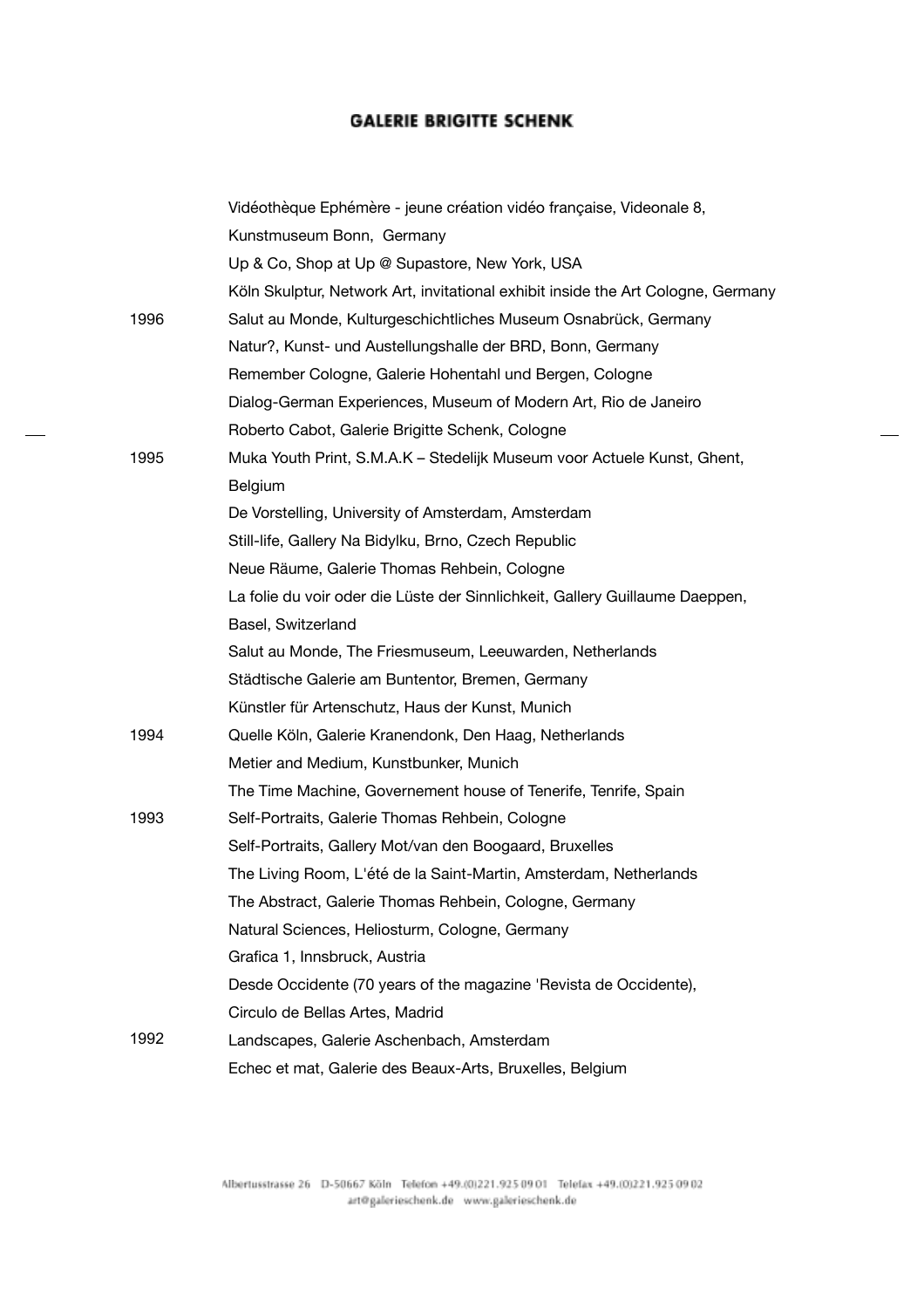|      | Echec et mat, Galerie Pazsti-Bott, Cologne, Germany                         |
|------|-----------------------------------------------------------------------------|
| 1991 | Back to the Future, La Regenta Art Center, Las Palmas, Spain                |
|      | Nature is Beautifull, Gallery Na Bidylku, Brno, Czech Republic              |
|      | Natural Sciences I - Objects, Galerie Pazsti-Bott, Cologne, Germany         |
|      | The Colours of Money, Musée de la Poste, Paris, France                      |
| 1990 | Landscapes, Galerie des Beaux-Art, Bruxelles                                |
|      | Back to the Future, Casa de la cultura, Tenerife, Spain                     |
|      | Die Zehn Künstler an die ich am 3.Mai 1990 um 19 Uhr gedacht habe, Witte de |
|      | With, Rotterdam, Netherlands                                                |
|      | Interieurs/exterieurs, Gallery Froment & Putman, Paris                      |
| 1989 | Looking and Learning, Gallery Leyendecker, Tenerife, Spain                  |
|      | Fables and Tales, La Base, Paris, France                                    |
| 1984 | 1st Havana Biennial, Havana, Cuba                                           |
|      | Arte na Rua, MAC São Paulo, São Paulo, Brazil                               |
|      | 300, Espace Latino-américain, Paris, France                                 |